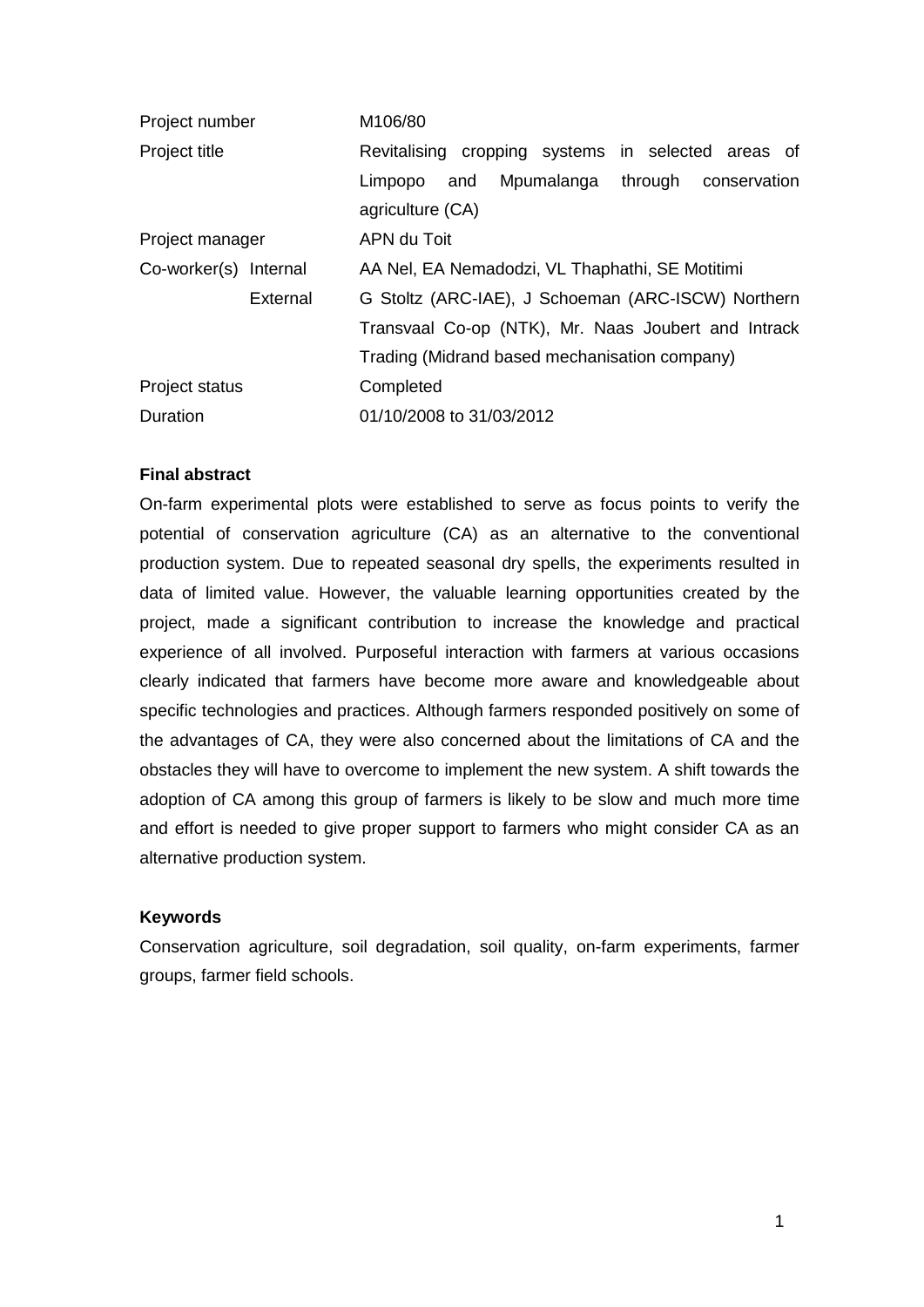#### **1. Introduction**

The sustainability and economic viability of many farming communities in rural South Africa are at stake. As low grain production levels at the selected target areas prevail, the project was designed to investigate an alternative production system to replace the traditional approach to grain production. One important motivation to establish CA as an alternative production system is to stop the degradation of soils as this natural resource is the foundation of agricultural production. Many soil and crop scientists today agree that the rigorous manipulation of soil by means of the traditional mouldboard plough is the fundamental cause of soil degradation. CA is regarded as an approach that can make a significant contribution to replenish the soil towards its original vigorous state. In this way sustainability of production can be restored.

In addition, it is argued that the Implementation of a well-tested and appropriate CA system is regarded as the best way to revitalise crop production in the selected target areas. CA as opposed to conventional cultivation practices implies a significant reduction in soil tillage actions, improved soil water conservation, increased soil quality and input-cost savings. These effects of CA in turn have the potential to improve crop yields, increase profit margins and contribute to lower risks as crop performance stabilises. Increased production levels and profitability at lower risk can motivate benefiting farmers to opt for commercialisation of their systems and in so doing, to enjoy a higher living standard.

At the beginning of the project it was envisaged that the project will make a significant contribution to increased grain production and soil conservation in the selected (7) target areas. This long term objective was to be obtained by testing and promoting the CA system comparing it to the conventional methods applied by participating farmers. This objective, however, proved not to be achieved in a span of four production seasons.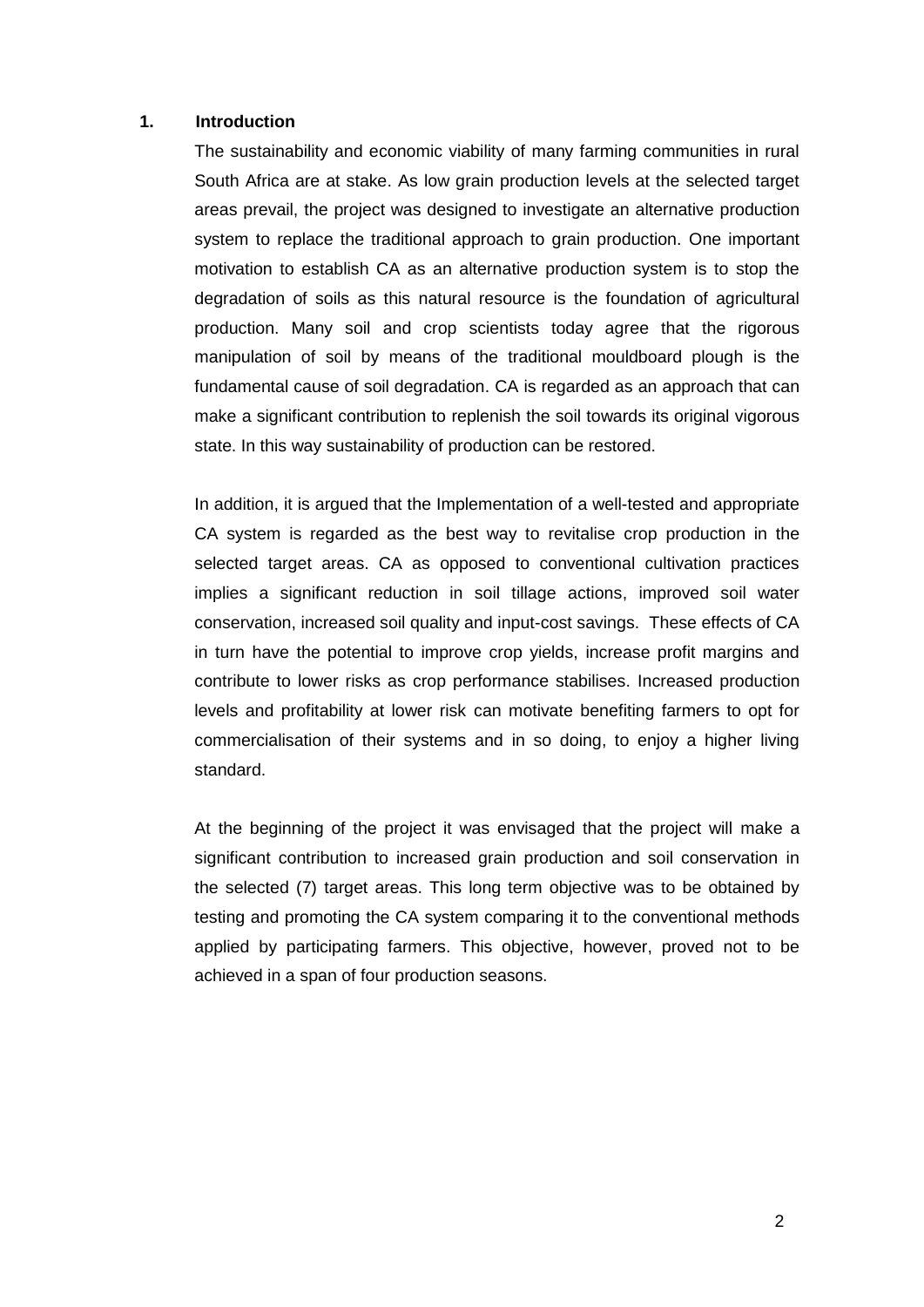# **2. Material and methods**

## 2.1 On-farm experimentation

On-farm experimentation is a form of adaptive research in which the technology is tested on the farmer's doorstep. It provides an opportunity for farmers to participate in the process of technology development. As such, the experimental plots also serve as communication platforms to ensure effective interaction between researchers, extension workers and farmers.

# CA Experimental plots:

In these experiments, conventional agronomical practices were compared to CA practices in terms of soil preparation, soil surface protection, planting methods and specialized planters, weed control practices and yield level. The emphasis was on CA as an integrated production system built on the three basic principles of minimum soil disturbance (reduced tillage or no-till), establishment of an organic soil cover and crop rotation.

## Crop management trials:

In addition, various crop management trials were planted in order to promote good production practices. These trials were planted at project localities where CA trials were not planted.

## 2.2 Communication and training

Effective communication and interaction with farmers was adopted as an important key focus area of the project. The farmer's opinion was rated high through all stages of the project. Experiential learning and regular reflection during the implementation phase ensured active farmer participation and continuous flow of communication among all parties.

## Farmer field schools:

These hands-on training sessions, from planting stage to harvesting, served to expose farmer groups to the technologies investigated and the cropping practices applied.

Feed-back and planning sessions: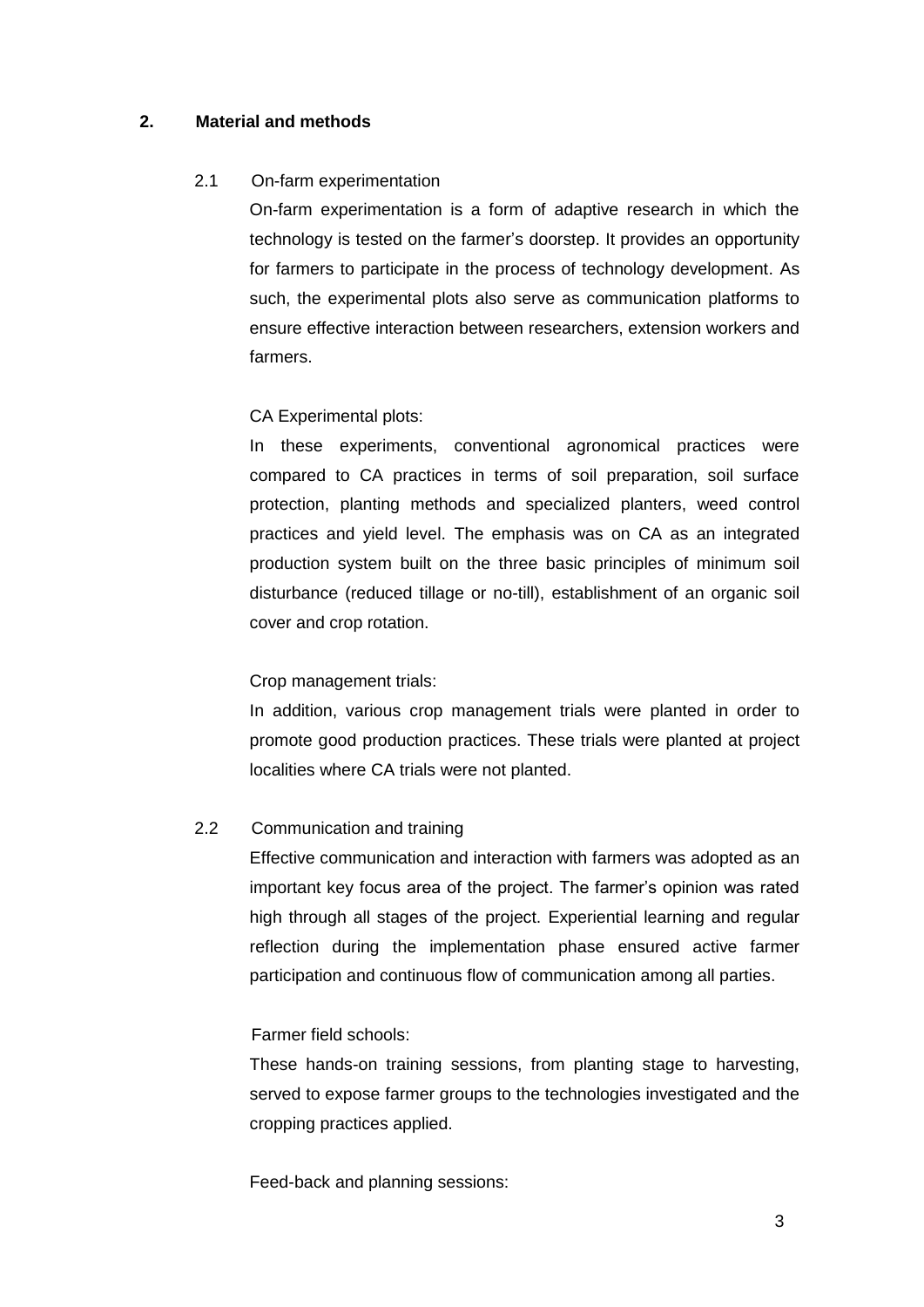These events which normally occurred in August and September, provided opportunities to both farmers and project management team to reflect together on all project results and activities. These sessions also served as occasions of decision making in terms of project re-planning, change of project direction or objectives as well as recommendations on the technical level.

### 2.3 Diagnostic survey and land use planning

In September 2009 a soil and climate characterization was done at three of the original targeted farming units. This survey undertaken by the ARC-ISCW served to provide valuable diagnostic information with regards to soil potential and land use approaches at the respective farming units (ARC-ISCW Report no.GW/A/2009/78).

### 2.4 Monitoring and evaluation

Two farmer focus group interviews were conducted as a mid-term investigation into the opinions and perceptions of farmers on the two production systems compared in the project (CA and the conventional system). This was seen as a monitoring and evaluation of the project since the farmers were able to provide valuable insight into their views on CA as compared to the conventional system. Their active participation in the interviews gave a good indication of their knowledge level of the topic concerned.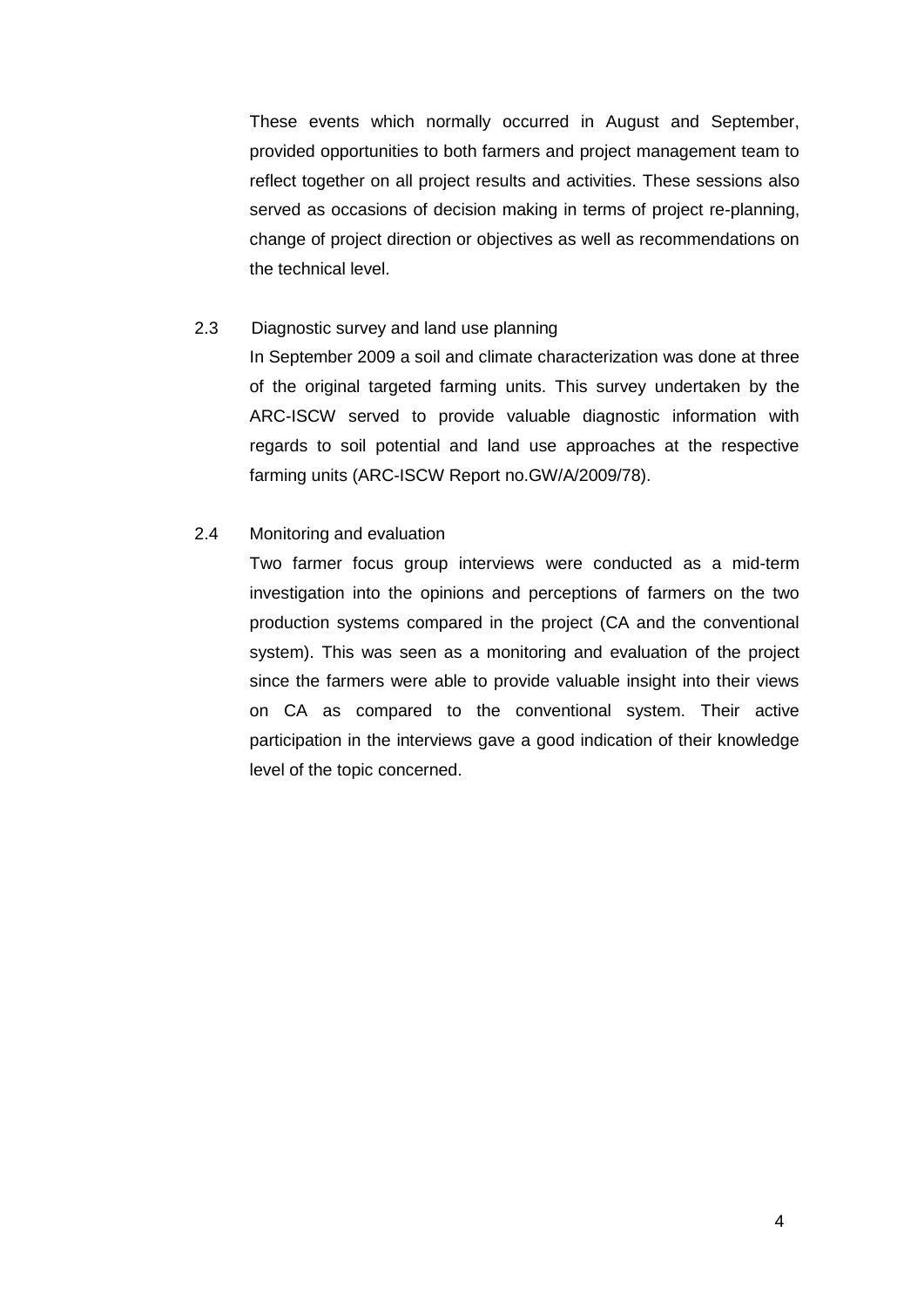## **3. Results and discussion**

## 3.1 On-farm CA experiments (see Table 1):

A total of 10 on-farm experiments on CA, at four localities, were planted with variable results. Unfavourable climatic conditions at some of the trial sites, in 2010, 2011 and 2012, had a serious impact on the results that were obtained.

#### Limpopo - Tafelkop

During the first three seasons of the experiment (2008/09 - 2010/11) the no-till plots performed progressively better than the conventional plots which had a declining trend towards the third season. In the 2011/12 season a severe drought caused the very poor yield results obtained. Due to the poor soil nutrient status of the soil at the Tafelkop trial plot, a purposeful effort was made to improve the fertility of the soil. Additional phosphorus and potassium were applied. The low pH of the soil (4.5 KCl) and the relative high level of acid saturation (10.42) required the application of lime at a rate of 5000 kg ha $^{-1}$  applied over two seasons.

#### Mpumalanga - JS Maroka Municipality

Apart from the 2008/09 production season (See results at Koedoepoort, the original CA site selected) experiments were marked by poor yield results despite the selection of soils very suitable for maize production as well as the application of good production practices. At the end of the 2011/12 season, due to a severe dry period in February and March, no crops were harvested at the experimental sites of Diekeng and Nokaneng.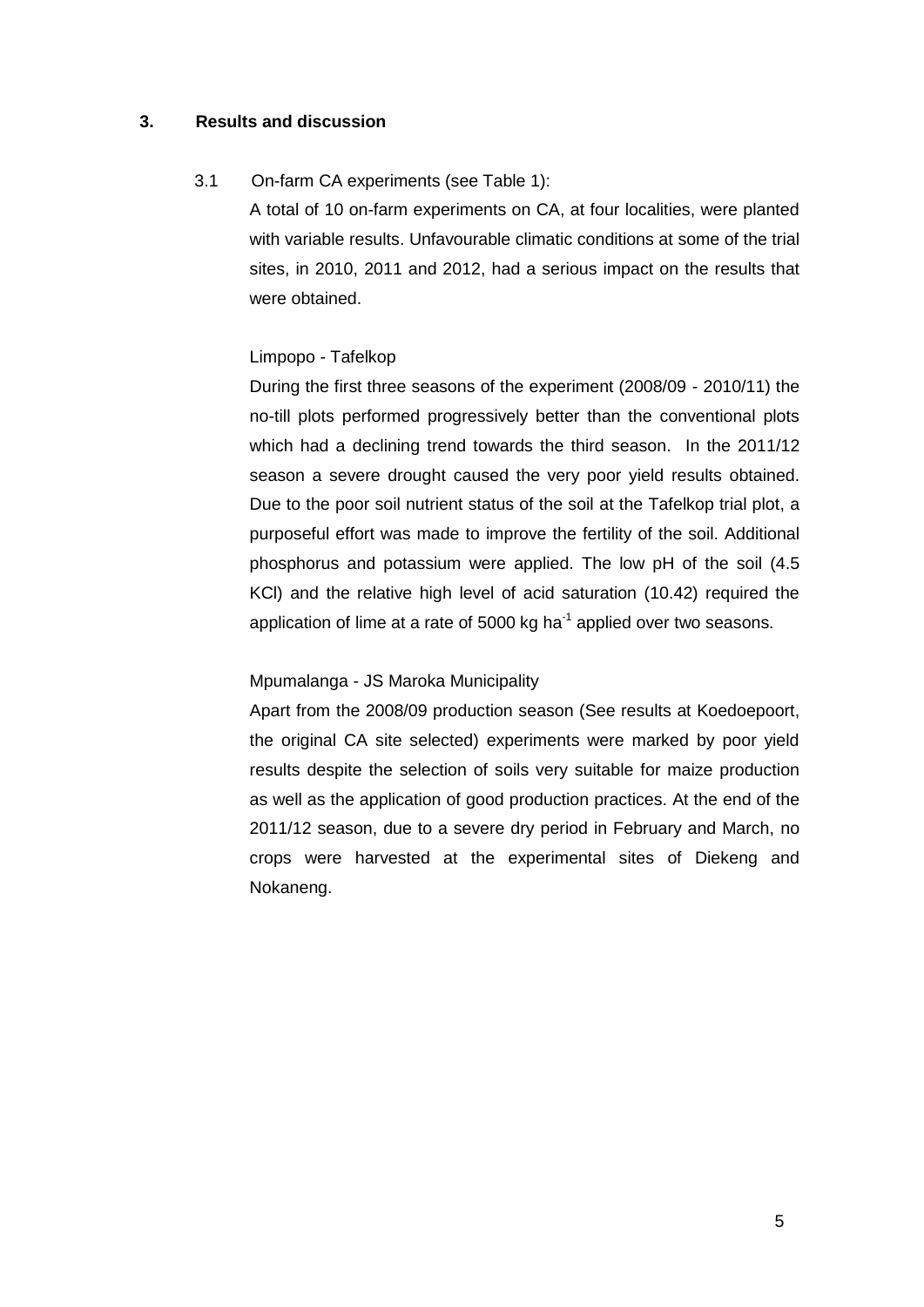| <b>Province/Locality</b> | <b>Production</b> | <b>Conventional</b> | <b>Reduced</b>   | <b>No-till</b>   |
|--------------------------|-------------------|---------------------|------------------|------------------|
|                          | season            | (kg ha $^{-1}$ )    | tillage          | (kg ha $^{-1}$ ) |
|                          |                   |                     | (kg ha $^{-1}$ ) |                  |
| Limpopo                  |                   |                     |                  |                  |
| Tafelkop                 | 2008/09           | 2978                | 3064             | 2029             |
|                          | 2009/10           | 2109                | 2503             | 2579             |
|                          | 2010/11           | 1715                |                  | 2794             |
|                          | 2011/12*          | 1046 (1374)**       | -                | 990*             |
|                          |                   |                     |                  |                  |
| Mpumalanga               |                   |                     |                  |                  |
| Koedoespoort             | 2008/09           | 5422                |                  | 4234             |
| Nokaneng                 | 2009/10*          | 1372                | 1567             | 1760             |
| Diekeng                  | 2010/11*          | 1234                |                  | 1910             |

Table 1 Maize crop yield results at four localities (2008/09 - 2011/12)

\* During these production seasons, very dry conditions occurred during the reproduction stages of the crop at the respective locations (dry spells specifically in February).

**\*\*** The slightly better yield reported in brackets is the result of the rotational effect of cowpea on maize (cowpea planted in the 2010/11 season on a portion of the trial plot)

## 3.2 Mid-term evaluation

In March 2010 two farmer focus group interviews were conducted. This was seen as a mid-term monitoring and evaluation activity in which the majority of participating farmers took part. Farmers were given the opportunity to express their views on CA as an alternative to the conventional approach. Although farmers identified a number of advantages of CA to come forward, they were more concerned about the limitations of CA and the obstacles they will have to overcome to implement the new system. The investigation clearly indicated that much more time and effort is needed to give proper support to those farmers who might consider CA as an alternative production system.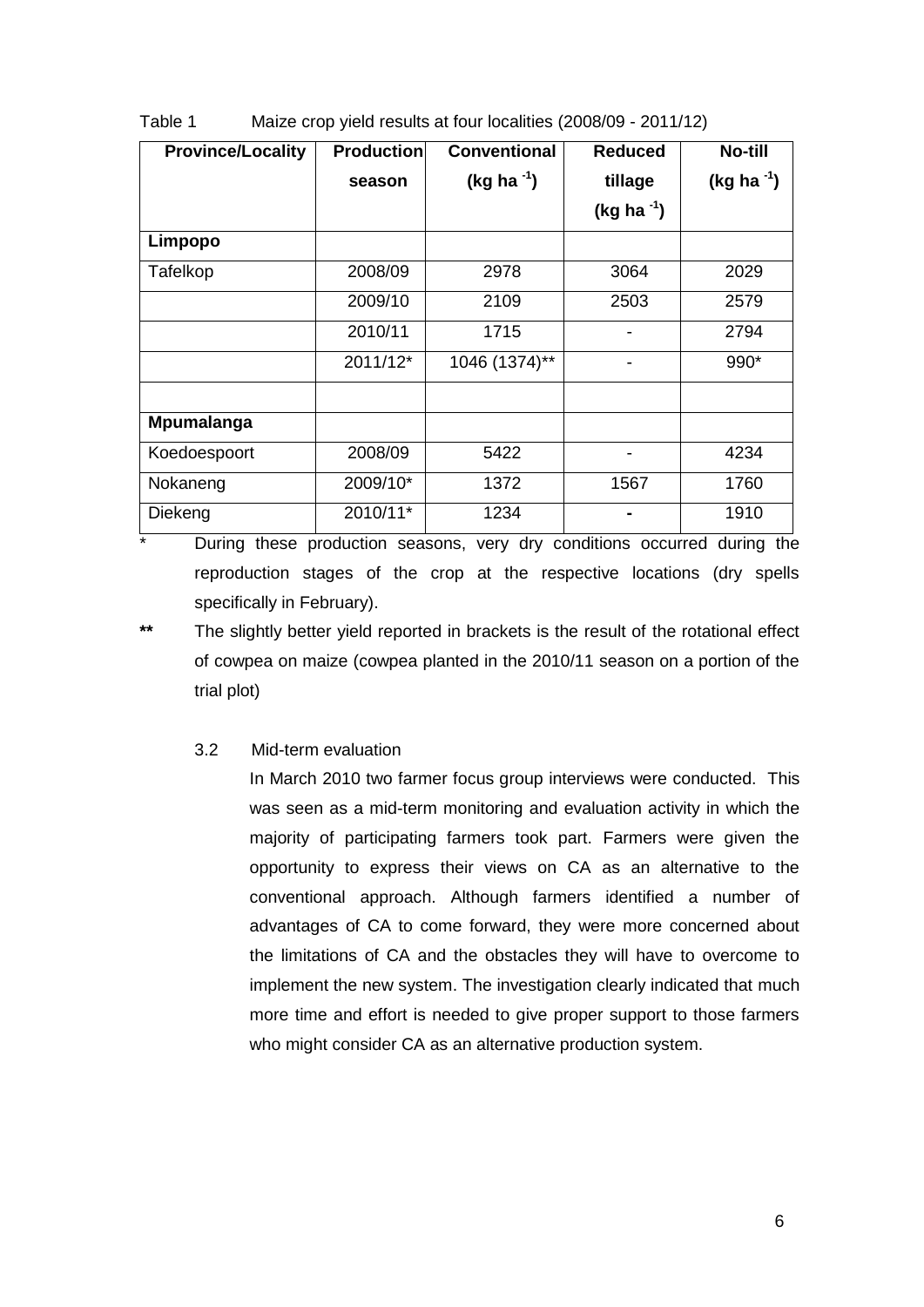## 3.3 Communication and training of farmers

Although seven farmer groups (104 project beneficiaries) were identified to participate in the project some groups were combined while some discontinued their participation which resulted in four target groups involved during the period 2010 - 2012. Table 2 gives a summary of the activities that took place in order to ensure active farmer involvement in the project.

| Project      | <b>Locality</b> | <b>Farmer field</b>              | <b>Feedback and planning sessions</b> |  |  |
|--------------|-----------------|----------------------------------|---------------------------------------|--|--|
| year         |                 | schools/training                 | (August - September)                  |  |  |
|              |                 | sessions (February               |                                       |  |  |
|              |                 | April)                           |                                       |  |  |
|              |                 | <b>Number of farmers reached</b> |                                       |  |  |
| 2010         | Nokaneng        | 44                               | 23                                    |  |  |
|              | Diekeng         | 16                               | 25                                    |  |  |
|              | Troya           | $\blacksquare$                   | 20                                    |  |  |
|              | Tafelkop        | 32                               | 27                                    |  |  |
|              | Legolaneng      | 31                               | $\overline{\phantom{a}}$              |  |  |
| <b>Total</b> |                 | 123                              | $\overline{95}$                       |  |  |
|              |                 |                                  |                                       |  |  |
| 2011         | Nokaneng        | 42                               | $\blacksquare$                        |  |  |
|              | Diekeng         | 24                               | 20                                    |  |  |
|              | Tafelkop        | 44                               | 29                                    |  |  |
|              | Legolaneng      | 14                               | 23                                    |  |  |
| <b>Total</b> |                 | 124                              | 72                                    |  |  |
|              |                 |                                  |                                       |  |  |
| 2012         | Nokaneng        | 16                               | Project discontinued                  |  |  |
|              | Diekeng         | 21                               |                                       |  |  |
|              | Tafelkop        | 24                               | $\overline{\phantom{0}}$              |  |  |
|              | Legolaneng      | 31                               | $\overline{\phantom{a}}$              |  |  |
| <b>Total</b> |                 | 92                               |                                       |  |  |

Table 2 Interaction with farmer groups (2010 - 2012)

A significant overall result achieved with the project is an increased level of awareness and knowledge gained in terms of crop production in general and CA as an alternative practice in particular. The exposure of farmers to CA principles and practices through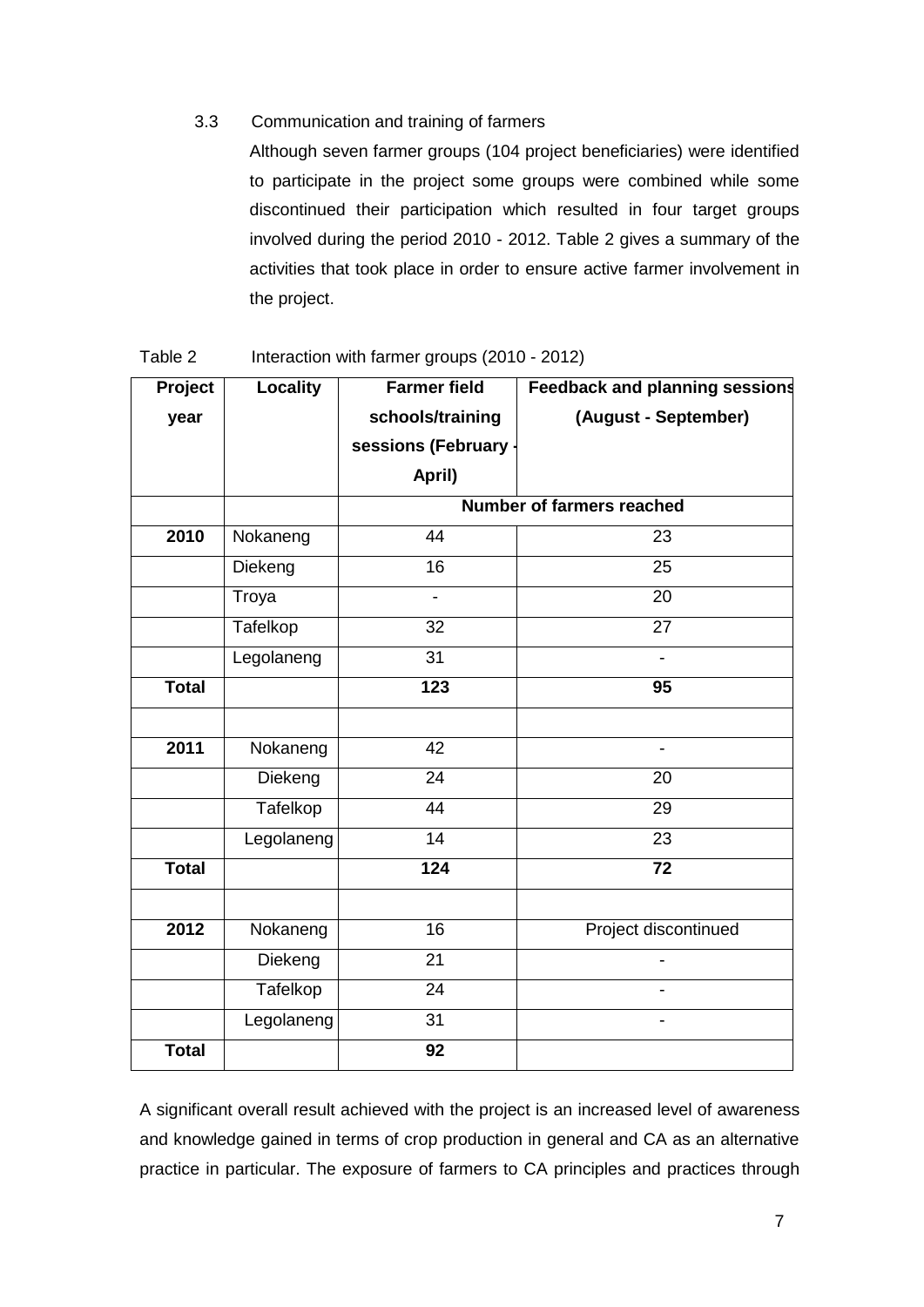the farmer field schools and other events, created a learning environment in which farmers could gain practical, hands-on experience of the advantages and constraints of the production systems tested.

Purposeful interaction with target farmers at various occasions (see Table 2) clearly indicates that farmers have become more aware and knowledgeable about the following technologies and practices:

# No-till planters

The Vence Tudo no-till planter purchased in 2010 (in the first two seasons of the project a demonstration model was used) served as a valuable example of no-till equipment available. Used to plant all the experimental plots, farmers gained hands-on experience of the planter's mechanism and performance.

- Spraying equipment for the application of chemical products Various small-scale sprayers, including boom sprayers were used to apply various herbicide products at the experimental sites.
- Weed control practices

Effective weed control practices remain a crucial component of the CA system. Much emphasis was placed on this aspect. Pre- plant weed control practices as well as pre-emergence and post emergence herbicides were applied in the onfarm experiments. These activities motivated some of the participating farmers to do their own experiments with some of the herbicides in their own fields.

Roundup ready maize cultivars

The advantages of Roundup Ready maize varieties, such as PAN 6P-563R, were clearly demonstrated in the on-farm experiments. The application of glyphosate products such as Roundup served as good examples of what can be achieved with this form of advanced technology.

 Management of crop residue and mulches (soil cover) The establishment and maintenance of a soil cover was a prominent component of the experiments. As a result of the no-till practices applied farmers could observe and monitor the level of soil cover development. Due to the dry conditions during most of the seasons and the low yield levels as a result, the development of a soil cover proved to be one of the difficulties of the CA system, especially in low rainfall areas.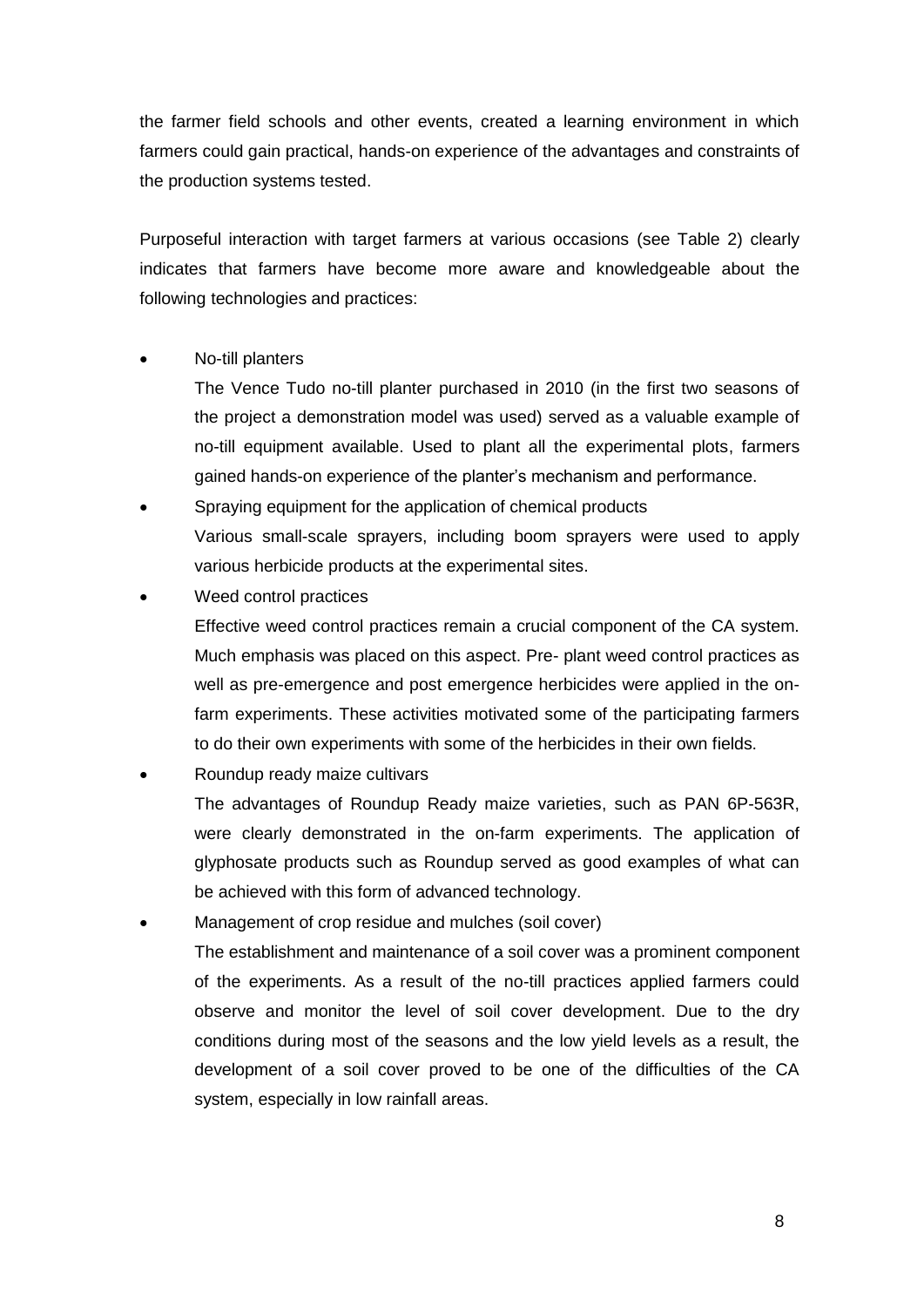The role and value of legumes in crop rotation systems

A purposeful attempt was made to promote the value of grain legumes in rotation with maize in a CA system. As some legume crops such as groundnut (*Arachis hypogaea L*.) and cowpea (*Vigna unguiculata (L.) Walp.)* were planted in rotation with maize in the CA experiments, farmers became aware of the advantages of these grain legumes in a rotation system. Table 3 is a clear illustration of the role these legumes can play to improve maize production.

# Table 3 The effect of legume crops in rotation with maize on the yield of maize at Tafelkop 2011/12 production season.

| Treatment                        | <b>Yield of maize</b> |  |  |  |
|----------------------------------|-----------------------|--|--|--|
|                                  | (kg ha $^{-1}$ )      |  |  |  |
| Maize in rotation with Cowpea    | 2 2 4 6               |  |  |  |
| Maize in mono culture**          | 893                   |  |  |  |
| Maize in rotation with groundnut | 2933                  |  |  |  |

 $*$  A limited amount to the equivalent of 20 kg ha $^{-1}$  was applied to all treatments

\*\* The low yield of maize in the mono culture plot was also negatively affected by the occurrence of a high infestation of witch weed (Striga asiatica), also the result of mono cropping.